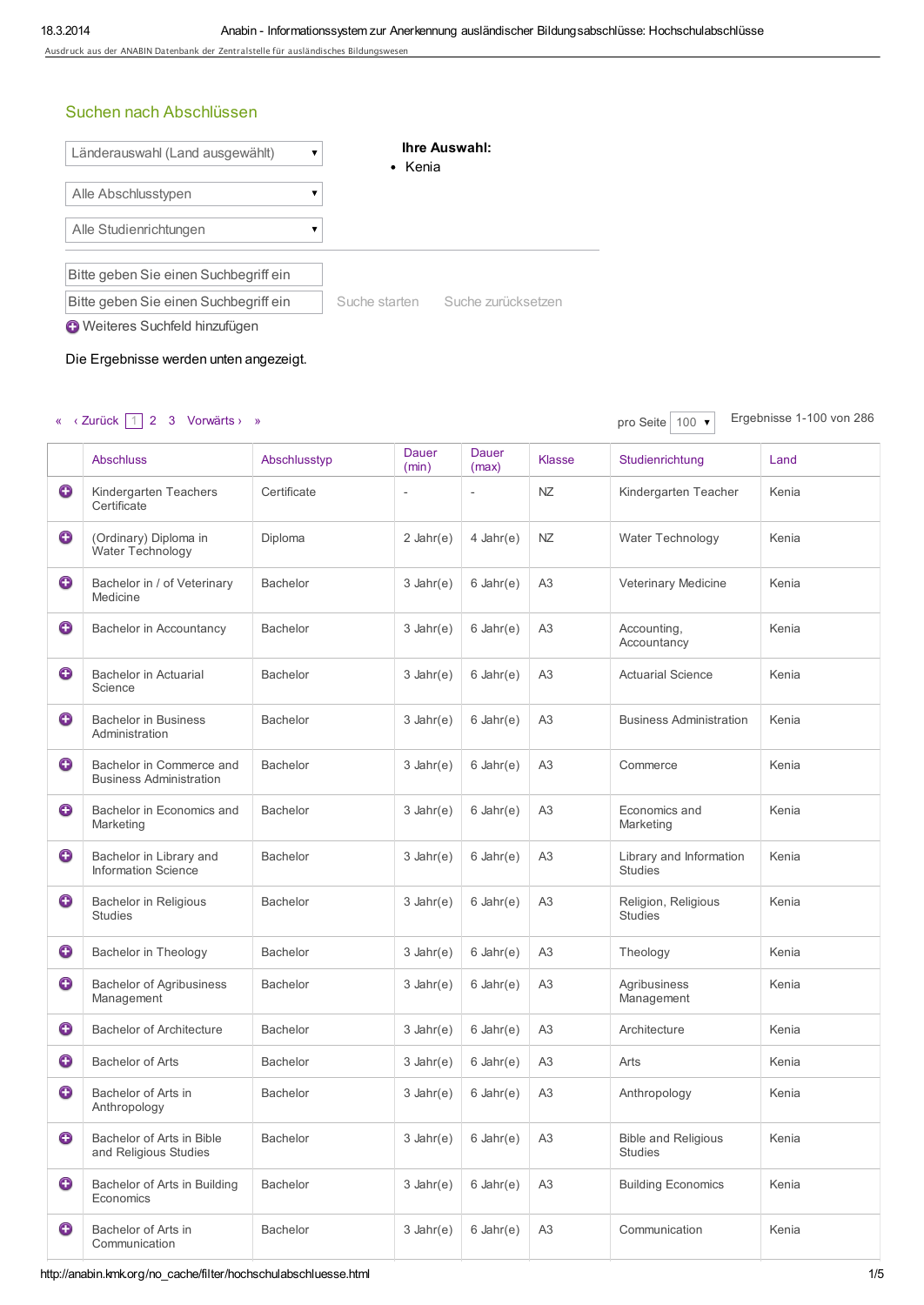18.3.2014 Anabin - Informationssystem zur Anerkennung ausländischer Bildungsabschlüsse: Hochschulabschlüsse

| 0 | Bachelor of Arts in<br><b>Community Development</b>             | Bachelor        | $3$ Jahr(e) | $6$ Jahr $(e)$ | A <sub>3</sub> | Community<br>Development                         | Kenia |
|---|-----------------------------------------------------------------|-----------------|-------------|----------------|----------------|--------------------------------------------------|-------|
| ⊕ | Bachelor of Arts in<br>Cooperative Management                   | <b>Bachelor</b> | $3$ Jahr(e) | $6$ Jahr $(e)$ | A <sub>3</sub> | Cooperative<br>Management                        | Kenia |
| ⊕ | Bachelor of Arts in Creative<br>Arts                            | <b>Bachelor</b> | $3$ Jahr(e) | $6$ Jahr $(e)$ | A <sub>3</sub> | <b>Creative Art</b>                              | Kenia |
| ⊕ | Bachelor of Arts in Cultural<br><b>Studies</b>                  | <b>Bachelor</b> | $3$ Jahr(e) | $6$ Jahr $(e)$ | A <sub>3</sub> | Cultural Studies,<br>Practice                    | Kenia |
| ⊕ | Bachelor of Arts in Design                                      | <b>Bachelor</b> | $3$ Jahr(e) | $6$ Jahr $(e)$ | A <sub>3</sub> | Design                                           | Kenia |
| ⊕ | Bachelor of Arts in<br>Economics                                | <b>Bachelor</b> | $3$ Jahr(e) | $6$ Jahr $(e)$ | A3             | Economics                                        | Kenia |
| ⊕ | Bachelor of Arts in English<br>and Psychology                   | <b>Bachelor</b> | $3$ Jahr(e) | $6$ Jahr $(e)$ | A <sub>3</sub> | English and Psychology                           | Kenia |
| ⊕ | Bachelor of Arts in<br>Geography                                | <b>Bachelor</b> | $3$ Jahr(e) | $6$ Jahr $(e)$ | A <sub>3</sub> | Geography,<br><b>Geographical Studies</b>        | Kenia |
| ⊕ | Bachelor of Arts in Human<br>Resources Management               | <b>Bachelor</b> | $3$ Jahr(e) | $6$ Jahr $(e)$ | A <sub>3</sub> | Human Resource<br>Management                     | Kenia |
| ⊕ | Bachelor of Arts in Land<br>Economics                           | <b>Bachelor</b> | $3$ Jahr(e) | $6$ Jahr $(e)$ | A <sub>3</sub> | Land Economy                                     | Kenia |
| € | Bachelor of Arts in<br>Language and Literary<br><b>Studies</b>  | <b>Bachelor</b> | $3$ Jahr(e) | $6$ Jahr $(e)$ | A <sub>3</sub> | Language and Literary<br><b>Studies</b>          | Kenia |
| ⊕ | Bachelor of Arts in Social<br>Sciences                          | Bachelor        | $3$ Jahr(e) | $6$ Jahr $(e)$ | A <sub>3</sub> | Social Sciences                                  | Kenia |
| € | Bachelor of Arts in Social<br><b>Studies</b>                    | <b>Bachelor</b> | $3$ Jahr(e) | $6$ Jahr $(e)$ | A3             | Social Studies                                   | Kenia |
| € | Bachelor of Arts in<br>Sociology and Economics                  | <b>Bachelor</b> | $3$ Jahr(e) | $6$ Jahr $(e)$ | A <sub>3</sub> | Sociology and<br>Economics                       | Kenia |
| 0 | <b>Bachelor of Business</b><br>Administration and<br>Management | <b>Bachelor</b> | $3$ Jahr(e) | $6$ Jahr $(e)$ | A <sub>3</sub> | <b>Business Administration</b><br>and Management | Kenia |
| ⊕ | <b>Bachelor of Business</b><br>Information Technology           | <b>Bachelor</b> | $3$ Jahr(e) | $6$ Jahr $(e)$ | A <sub>3</sub> | <b>Business Information</b><br>Technology        | Kenia |
| ⊕ | <b>Bachelor of Business</b><br>Management                       | <b>Bachelor</b> | $3$ Jahr(e) | $6$ Jahr $(e)$ | A <sub>3</sub> | <b>Business Management</b>                       | Kenia |
| ⊕ | <b>Bachelor of Commerce</b>                                     | <b>Bachelor</b> | $3$ Jahr(e) | $6$ Jahr $(e)$ | A <sub>3</sub> | <b>Commercial Studies</b>                        | Kenia |
| ⊕ | <b>Bachelor of Corporate</b><br>Secretaryship                   | <b>Bachelor</b> | $3$ Jahr(e) | $6$ Jahr $(e)$ | A <sub>3</sub> | Corporate<br>Secretaryship                       | Kenia |
| ⊙ | <b>Bachelor of Dental Surgery</b>                               | <b>Bachelor</b> | $3$ Jahr(e) | $6$ Jahr $(e)$ | A <sub>3</sub> | <b>Dental Surgery</b>                            | Kenia |
| ⊕ | <b>Bachelor of Education</b>                                    | <b>Bachelor</b> | $3$ Jahr(e) | $6$ Jahr $(e)$ | A <sub>3</sub> | Education                                        | Kenia |
| ⊕ | <b>Bachelor of Education</b><br>(Arts)                          | <b>Bachelor</b> | $3$ Jahr(e) | $6$ Jahr $(e)$ | A <sub>3</sub> | Education                                        | Kenia |
| ⊕ | <b>Bachelor of Education</b><br>(Science)                       | <b>Bachelor</b> | $3$ Jahr(e) | $6$ Jahr $(e)$ | A3             | Education                                        | Kenia |
| ⊕ | <b>Bachelor of Education</b><br>(Science)                       | <b>Bachelor</b> | $3$ Jahr(e) | $6$ Jahr $(e)$ | A <sub>3</sub> | Science (General)                                | Kenia |
| ⊕ | Bachelor of Education and<br>Counseling                         | <b>Bachelor</b> | $3$ Jahr(e) | $6$ Jahr $(e)$ | A <sub>3</sub> | Education and<br>Counseling                      | Kenia |
| ⊕ | Bachelor of Education in<br>Accountancy                         | <b>Bachelor</b> | $3$ Jahr(e) | $6$ Jahr $(e)$ | A <sub>3</sub> | Accountancy                                      | Kenia |
| ⊕ | Bachelor of Education in<br><b>Bible and Religious Studies</b>  | <b>Bachelor</b> | $3$ Jahr(e) | $6$ Jahr $(e)$ | A <sub>3</sub> | <b>Biblical Studies</b>                          | Kenia |
|   |                                                                 |                 |             |                |                |                                                  |       |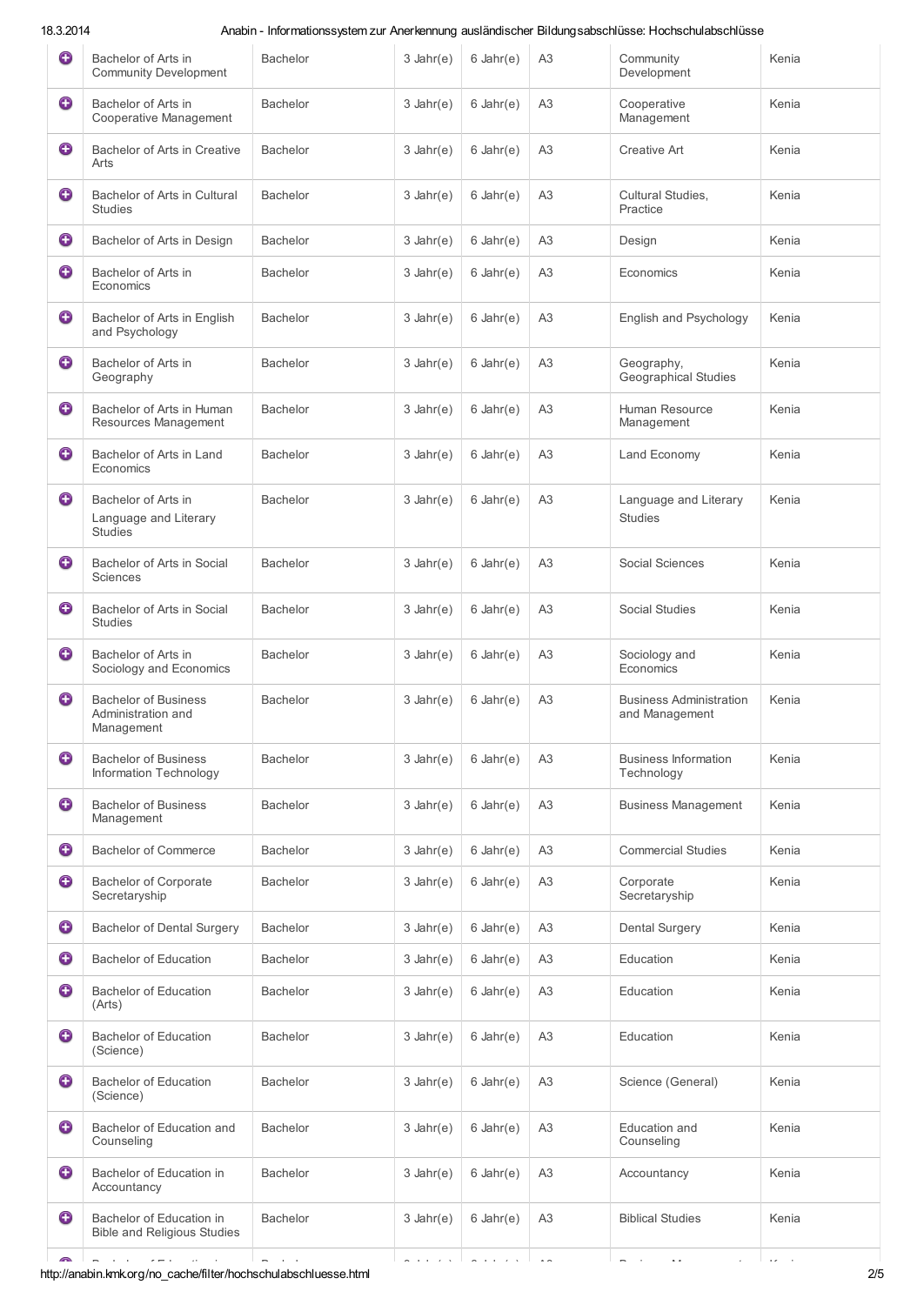| 18.3.2014 |
|-----------|
|-----------|

18.3.2014 Anabin - Informationssystem zur Anerkennung ausländischer Bildungsabschlüsse: Hochschulabschlüsse

| Ψ | Bachelor of Education in<br><b>Business Administration</b><br>and Management | Bachelor        | $3$ Jahr(e) | $6$ Jahr $(e)$ | A3             | <b>Business Management</b>                  | Kenia |
|---|------------------------------------------------------------------------------|-----------------|-------------|----------------|----------------|---------------------------------------------|-------|
| € | Bachelor of Education in                                                     | <b>Bachelor</b> | $3$ Jahr(e) | $6$ Jahr $(e)$ | A <sub>3</sub> | Economics, Economic                         | Kenia |
| ⊖ | Economics<br>Bachelor of Education in                                        | <b>Bachelor</b> | $3$ Jahr(e) | $6$ Jahr $(e)$ | A <sub>3</sub> | Science<br>English, English Studies         | Kenia |
|   | English                                                                      |                 |             |                |                |                                             |       |
| ⊖ | Bachelor of Education in<br>Marketing                                        | <b>Bachelor</b> | $3$ Jahr(e) | $6$ Jahr $(e)$ | A <sub>3</sub> | Marketing, Marketing<br>Management          | Kenia |
| ⊖ | Bachelor of Foreign Trade                                                    | <b>Bachelor</b> | $3$ Jahr(e) | $6$ Jahr $(e)$ | A <sub>3</sub> | Foreign Trade                               | Kenia |
| € | Bachelor of Information<br>Technology                                        | <b>Bachelor</b> | $3$ Jahr(e) | $6$ Jahr $(e)$ | A <sub>3</sub> | Information Technology                      | Kenia |
| € | Bachelor of Landscape<br>Architecture                                        | <b>Bachelor</b> | $3$ Jahr(e) | $6$ Jahr $(e)$ | A <sub>3</sub> | Landscape Architecture                      | Kenia |
| € | <b>Bachelor of Laws</b>                                                      | <b>Bachelor</b> | $3$ Jahr(e) | $6$ Jahr $(e)$ | A <sub>3</sub> | Law                                         | Kenia |
| € | Bachelor of Medicine and<br>Bachelor of Surgery                              | <b>Bachelor</b> | $3$ Jahr(e) | $6$ Jahr $(e)$ | A <sub>3</sub> | Medicine                                    | Kenia |
| Θ | Bachelor of Nursing                                                          | <b>Bachelor</b> | $3$ Jahr(e) | $6$ Jahr $(e)$ | A <sub>3</sub> | Nursing, Nursing<br><b>Studies</b>          | Kenia |
| € | <b>Bachelor of Pharmacy</b>                                                  | <b>Bachelor</b> | $3$ Jahr(e) | $6$ Jahr $(e)$ | A <sub>3</sub> | Pharmacy,<br><b>Pharmaceutical Science</b>  | Kenia |
| € | <b>Bachelor of Science</b>                                                   | <b>Bachelor</b> | $3$ Jahr(e) | $6$ Jahr $(e)$ | A <sub>3</sub> | Science                                     | Kenia |
| ⊖ | Bachelor of Science in<br><b>Agricultural Economics</b>                      | <b>Bachelor</b> | $3$ Jahr(e) | $6$ Jahr $(e)$ | A <sub>3</sub> | <b>Agricultural Economics</b>               | Kenia |
| € | Bachelor of Science in<br><b>Agricultural Engineering</b>                    | <b>Bachelor</b> | $3$ Jahr(e) | $6$ Jahr $(e)$ | A <sub>3</sub> | <b>Agricultural Engineering</b>             | Kenia |
| ⊖ | Bachelor of Science in<br>Agriculture                                        | <b>Bachelor</b> | $3$ Jahr(e) | $6$ Jahr $(e)$ | A <sub>3</sub> | Agriculture                                 | Kenia |
| € | Bachelor of Science in<br><b>Analytical Chemistry</b>                        | <b>Bachelor</b> | $3$ Jahr(e) | $6$ Jahr $(e)$ | A <sub>3</sub> | <b>Analytical Chemistry</b>                 | Kenia |
| € | Bachelor of Science in<br><b>Animal Production</b>                           | <b>Bachelor</b> | $3$ Jahr(e) | $6$ Jahr $(e)$ | A <sub>3</sub> | Animal Production,<br>Animal Management     | Kenia |
| ◒ | Bachelor of Science in<br>Applied Physics and<br>Instrumentation             | <b>Bachelor</b> | $3$ Jahr(e) | $6$ Jahr $(e)$ | A <sub>3</sub> | Applied Physics and<br>Instrumentation      | Kenia |
| ⊖ | Bachelor of Science in<br>Appropriate Technology                             | <b>Bachelor</b> | $3$ Jahr(e) | $6$ Jahr $(e)$ | A <sub>3</sub> | Appropriate Technology                      | Kenia |
| 0 | Bachelor of Science in<br>Appropriate Technology                             | <b>Bachelor</b> | $3$ Jahr(e) | $6$ Jahr $(e)$ | A <sub>3</sub> | Appropriate Technology                      | Kenia |
| 0 | Bachelor of Science in<br>Architecture                                       | <b>Bachelor</b> | $3$ Jahr(e) | $6$ Jahr $(e)$ | A <sub>3</sub> | Architecture                                | Kenia |
| 0 | Bachelor of Science in<br>Biochemistry                                       | <b>Bachelor</b> | $3$ Jahr(e) | $6$ Jahr $(e)$ | A <sub>3</sub> | Biochemistry                                | Kenia |
| ⊖ | Bachelor of Science in<br><b>Biochemistry and Molecular</b><br>Biology       | Bachelor        | $3$ Jahr(e) | $6$ Jahr $(e)$ | A <sub>3</sub> | Biochemistry                                | Kenia |
| ⊕ | Bachelor of Science in<br>Biomechanical and<br>Processing Engineering        | <b>Bachelor</b> | $3$ Jahr(e) | $6$ Jahr $(e)$ | A <sub>3</sub> | Biomechanical and<br>Processing Engineering | Kenia |
| ◒ | Bachelor of Science in<br>Biotechnology                                      | <b>Bachelor</b> | $3$ Jahr(e) | $6$ Jahr $(e)$ | A <sub>3</sub> | Biotechnology                               | Kenia |
| € | Bachelor of Science in<br>Botany                                             | <b>Bachelor</b> | $3$ Jahr(e) | $6$ Jahr $(e)$ | A <sub>3</sub> | Botany                                      | Kenia |
| ☉ | Bachelor of Science in<br>Chemistry                                          | <b>Bachelor</b> | $3$ Jahr(e) | $6$ Jahr $(e)$ | A <sub>3</sub> | Chemistry, Chemical<br>Sciences             | Kenia |

http://anabin.kmk.org/no\_cache/filter/hochschulabschluesse.html 3/5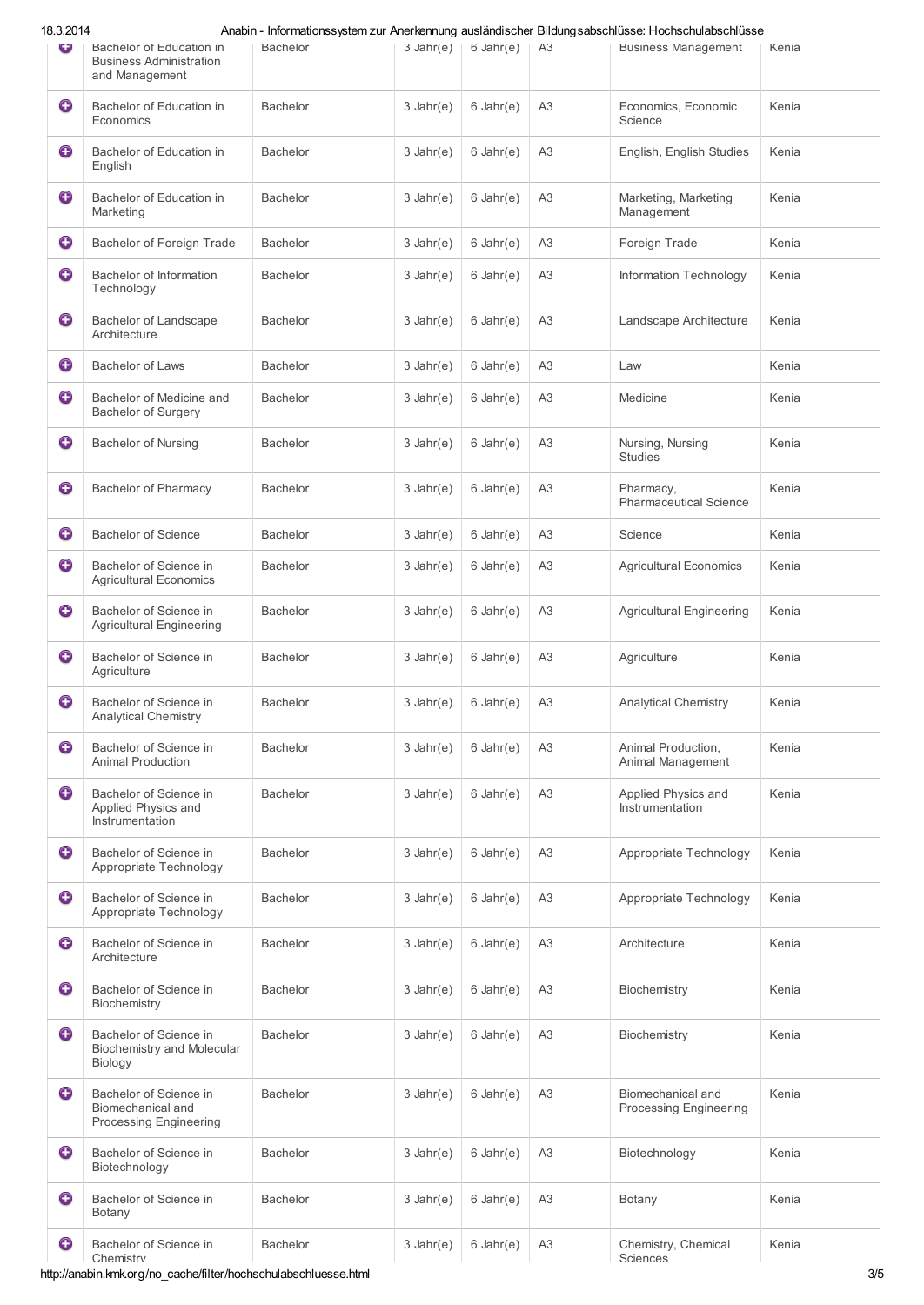18.3.2014 Anabin - Informationssystem zur Anerkennung ausländischer Bildungsabschlüsse: Hochschulabschlüsse<br>Chemistry Sciences

| ⊕ | Bachelor of Science in Civil<br>Engineering                                | Bachelor        | $3$ Jahr(e)    | $6$ Jahr $(e)$ | A <sub>3</sub> | Civil Engineering                                | Kenia |
|---|----------------------------------------------------------------------------|-----------------|----------------|----------------|----------------|--------------------------------------------------|-------|
| ⊖ | Bachelor of Science in<br>Clinical Medicine and<br><b>Community Health</b> | Bachelor        | $3$ Jahr(e)    | $6$ Jahr $(e)$ | A <sub>3</sub> | Clinical Medicine and<br><b>Community Health</b> | Kenia |
| ⊕ | Bachelor of Science in<br><b>Community Health</b>                          | <b>Bachelor</b> | $3$ Jahr(e)    | $6$ Jahr $(e)$ | A <sub>3</sub> | <b>Community Health</b>                          | Kenia |
| ⊖ | Bachelor of Science in<br>Computer and Information<br>Systems              | <b>Bachelor</b> | $3$ Jahr(e)    | $6$ Jahr $(e)$ | A <sub>3</sub> | Computer and<br>Information Systems              | Kenia |
| ⊕ | Bachelor of Science in<br><b>Computer Application</b>                      | <b>Bachelor</b> | $3$ Jahr(e)    | $6$ Jahr $(e)$ | A <sub>3</sub> | <b>Computer Application</b>                      | Kenia |
| ⊕ | Bachelor of Science in<br>Computer Science                                 | <b>Bachelor</b> | $3$ Jahr(e)    | $6$ Jahr $(e)$ | A <sub>3</sub> | Computer Science                                 | Kenia |
| ⊖ | Bachelor of Science in<br><b>Construction Management</b>                   | <b>Bachelor</b> | $3$ Jahr(e)    | $6$ Jahr $(e)$ | A <sub>3</sub> | Construction<br>Management                       | Kenia |
| ⊖ | Bachelor of Science in Crop<br>Protection                                  | <b>Bachelor</b> | $3$ Jahr(e)    | $6$ Jahr $(e)$ | A <sub>3</sub> | <b>Crop Protection</b>                           | Kenia |
| ⊖ | Bachelor of Science in<br>Dairy Science and<br>Technology                  | <b>Bachelor</b> | $3$ Jahr(e)    | $6$ Jahr $(e)$ | A <sub>3</sub> | Dairy Technology                                 | Kenia |
| ⊖ | Bachelor of Science in<br><b>Electrical and Electronics</b><br>Engineering | Bachelor        | $3$ Jahr(e)    | $6$ Jahr $(e)$ | A <sub>3</sub> | Electrical and<br><b>Electronics Engineering</b> | Kenia |
| 0 | Bachelor of Science in                                                     | <b>Bachelor</b> | $3$ Jahr(e)    | $6$ Jahr $(e)$ | A <sub>3</sub> | Electronic and                                   | Kenia |
|   | Electronic and Computer<br>Engineering                                     |                 |                |                |                | <b>Computer Engineering</b>                      |       |
| ⊖ | Bachelor of Science in<br>Engineering                                      | <b>Bachelor</b> | $3$ Jahr(e)    | $6$ Jahr $(e)$ | A3             | Engineering                                      | Kenia |
| ⊕ | Bachelor of Science in<br><b>Environmental Health</b>                      | <b>Bachelor</b> | $3$ Jahr(e)    | $6$ Jahr $(e)$ | A <sub>3</sub> | <b>Environmental Health</b>                      | Kenia |
| 0 | Bachelor of Science in<br><b>Environmental Science</b>                     | Bachelor        | $3$ Jahr(e)    | $6$ Jahr $(e)$ | A <sub>3</sub> | Environmental Science,<br><b>Studies</b>         | Kenia |
| ⊖ | Bachelor of Science in<br>Food Science and Nutrition                       | <b>Bachelor</b> | $3$ Jahr(e)    | $6$ Jahr $(e)$ | A <sub>3</sub> | Food Science and<br>Nutrition                    | Kenia |
| ⊕ | Bachelor of Science in<br>Food Science and<br>PostHarvest Technology       | <b>Bachelor</b> | $3$ Jahr(e)    | $6$ Jahr $(e)$ | A <sub>3</sub> | Food Science and<br>PostHarvest Technology       | Kenia |
| ⊖ | Bachelor of Science in<br>Food Science and<br>PostHarvestTechnology        | <b>Bachelor</b> | $3$ Jahr(e)    | $6$ Jahr $(e)$ | A <sub>3</sub> | Food Science and<br>Technology                   | Kenia |
| ⊖ | Bachelor of Science in<br>Geography                                        | Bachelor        | $3$ Jahr(e)    | $6$ Jahr $(e)$ | A <sub>3</sub> | Geography                                        | Kenia |
| 0 | Bachelor of Science in<br><b>Geomatic Engineering</b>                      | <b>Bachelor</b> | $3$ Jahr $(e)$ | $6$ Jahr $(e)$ | A <sub>3</sub> | <b>Geomatic Engineering</b>                      | Kenia |
| ⊕ | Bachelor of Science in<br>Horticulture                                     | <b>Bachelor</b> | $3$ Jahr(e)    | $6$ Jahr $(e)$ | A <sub>3</sub> | Horticulture                                     | Kenia |
| € | Bachelor of Science in<br>Industrial Biotechnology                         | <b>Bachelor</b> | $3$ Jahr(e)    | $6$ Jahr $(e)$ | A <sub>3</sub> | Industrial Biotechnology                         | Kenia |
| ⊖ | Bachelor of Science in<br>Industrial Chemistry                             | <b>Bachelor</b> | $3$ Jahr(e)    | $6$ Jahr $(e)$ | A <sub>3</sub> | Industrial Chemistry                             | Kenia |
| ⊖ | Bachelor of Science in<br><b>Information Sciences</b>                      | <b>Bachelor</b> | $3$ Jahr(e)    | $6$ Jahr $(e)$ | A <sub>3</sub> | <b>Information Science</b>                       | Kenia |
| ⊖ | Bachelor of Science in<br>Information Technology                           | <b>Bachelor</b> | $3$ Jahr(e)    | $6$ Jahr $(e)$ | A <sub>3</sub> | Information Technology                           | Kenia |